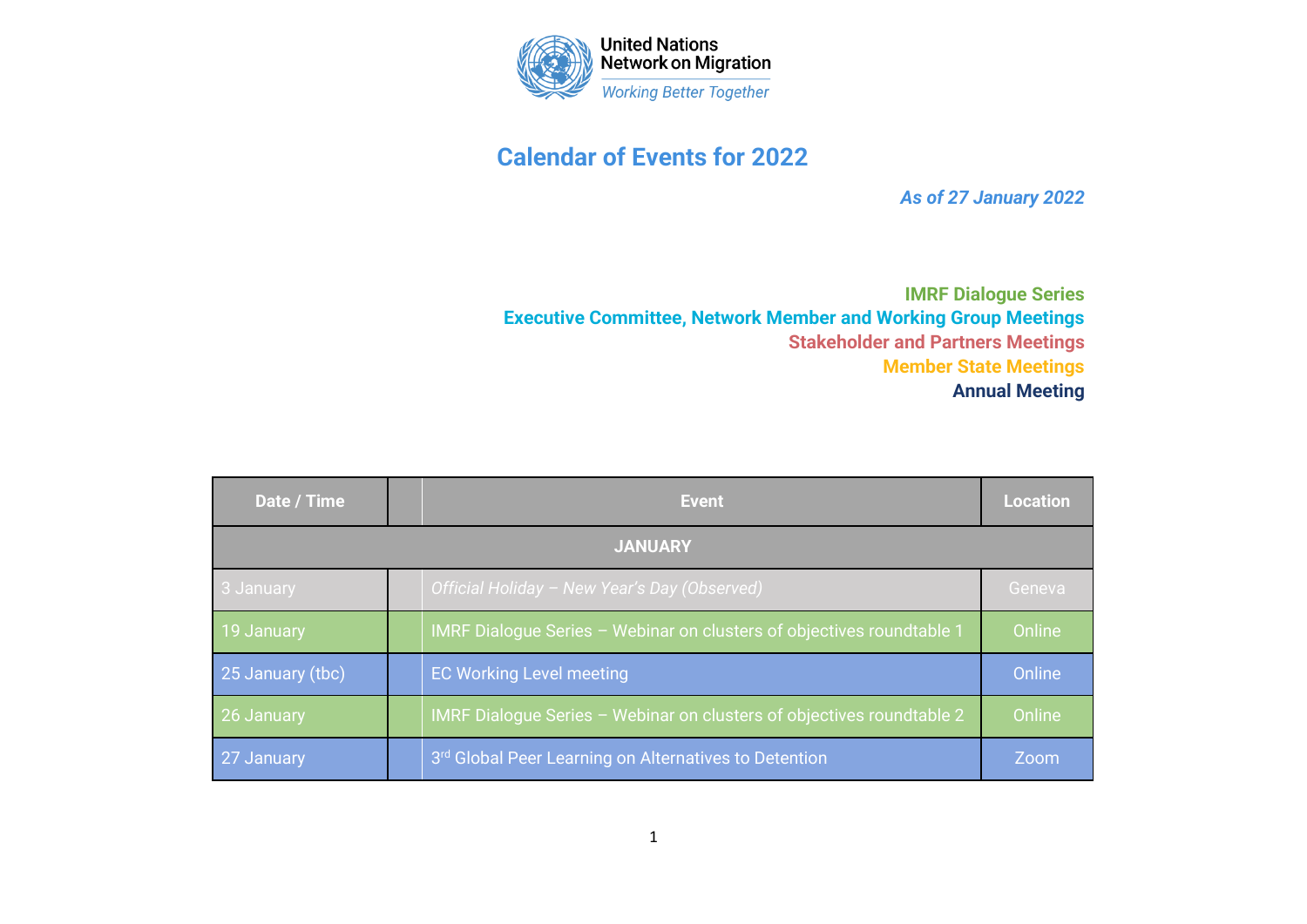

## United Nations<br>Network on Migration

**Working Better Together** 

| <b>FEBRUARY</b>                  |  |                                                                                                                               |               |
|----------------------------------|--|-------------------------------------------------------------------------------------------------------------------------------|---------------|
| 1 February                       |  | <b>EC Working Level meeting</b>                                                                                               | Online        |
| 2 February                       |  | IMRF Dialogue Series - Webinar on clusters of objectives roundtable 3                                                         | Online        |
| 9 February                       |  | IMRF Dialogue Series - Webinar on clusters of objectives roundtable 4                                                         | Online        |
| <b>14 February</b>               |  | Training on the Migration Network Hub (Migration Week)                                                                        | Online        |
| 15 February                      |  | EC Principal Level Meeting 2022/1                                                                                             | <b>Hybrid</b> |
| 16 February                      |  | High-Level Briefing on the Secretary-General Report on the GCM<br>(Migration Week)                                            | In-person     |
| 17 February                      |  | Capacity Building Mechanism in action: Implementing the<br>Recommendations of the Secretary General's Report (Migration Week) | Online        |
| <b>18 February</b>               |  | Good practices on access to services (Migration Week)                                                                         | Online        |
| 22 February (tbc)                |  | <b>EC Working Level meeting</b>                                                                                               | Online        |
| 23 February                      |  | IMRF Dialogue Series - Webinar on gaps and emerging challenges:<br>The impact of our evolving climate on migrants             | Online        |
| 28 February $-2$<br><b>March</b> |  | International Dialogue on Migration                                                                                           | Online        |
| <b>MARCH</b>                     |  |                                                                                                                               |               |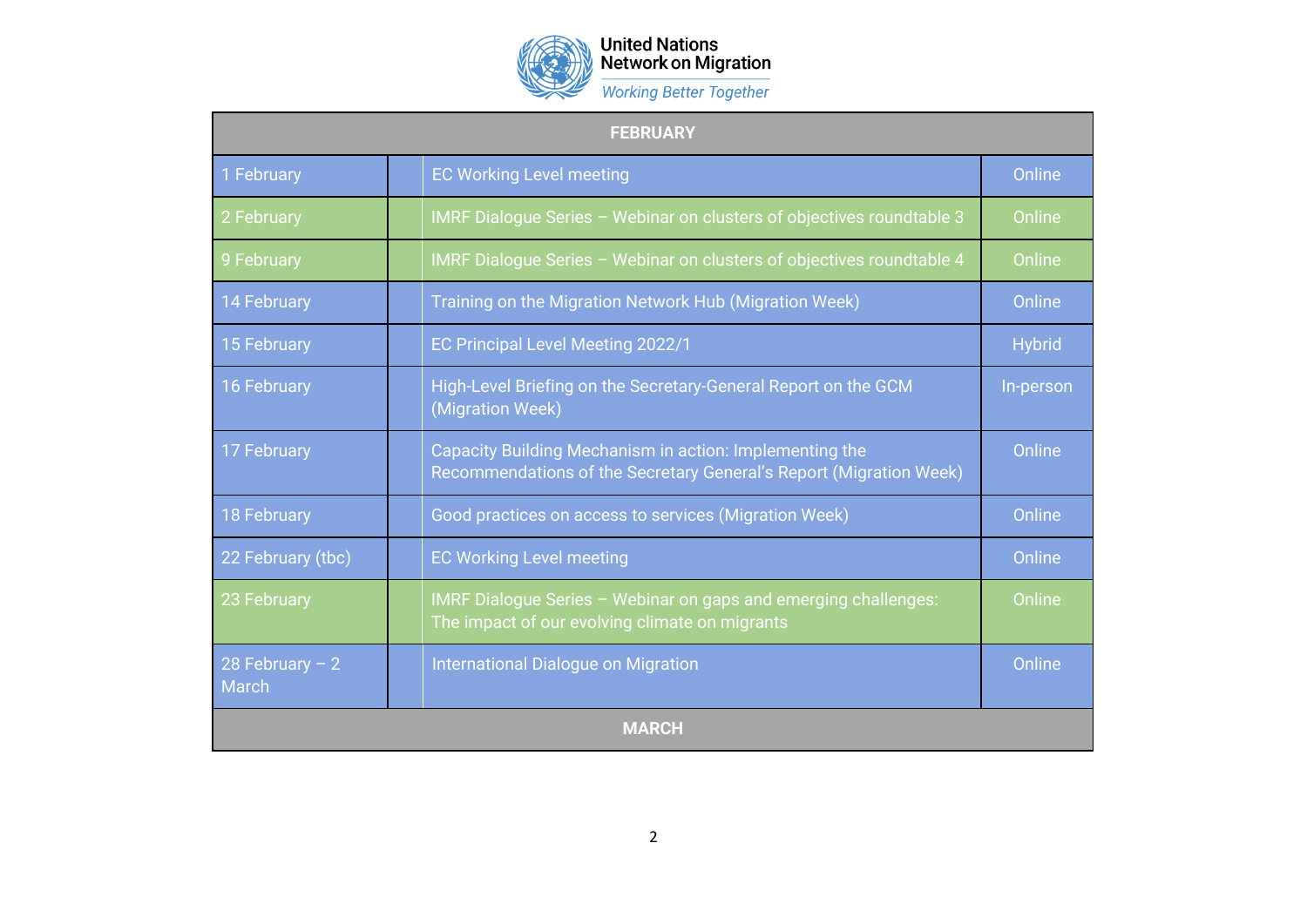

## United Nations<br>Network on Migration

**Working Better Together** 

| 9 March        |  | IMRF Dialogue Series - Webinar on gaps and emerging challenges:<br>Preventing the loss of life and other tragedies that undermine the<br><b>GCM's vision</b>                    | Online |
|----------------|--|---------------------------------------------------------------------------------------------------------------------------------------------------------------------------------|--------|
| 17 March (tbc) |  | <b>EC Working Level meeting</b>                                                                                                                                                 | Online |
| 23 March       |  | IMRF Dialogue Series - Webinar on gaps and emerging challenges:<br>Whole of Society Approach: Government-Civil Society Partnerships on<br>Alternatives to Immigration Detention | Online |
| <b>APRIL</b>   |  |                                                                                                                                                                                 |        |
| 6 April        |  | IMRF Dialogue Series - Webinar on gaps and emerging challenges:<br>Youth-led innovation: How are youth making positive changes for<br>migrants?                                 | Online |
|                |  |                                                                                                                                                                                 |        |
| 14 April (tbc) |  | <b>EC Working Level meeting</b>                                                                                                                                                 | Online |
| 15 April       |  | Official Holiday - Good Friday                                                                                                                                                  | Geneva |
| 18 April       |  | Official Holiday - Easter Monday                                                                                                                                                | Geneva |
| 27 April       |  | IMRF Dialogue Series - Webinar on gaps and emerging challenges:<br>Promoting inclusive societies and ensuring the inclusion of migrants in<br>COVID-19 response and recovery    | Online |
|                |  | <b>MAY</b>                                                                                                                                                                      |        |
| 2 May          |  | Official Holiday - Eid Al-Fitr                                                                                                                                                  | Geneva |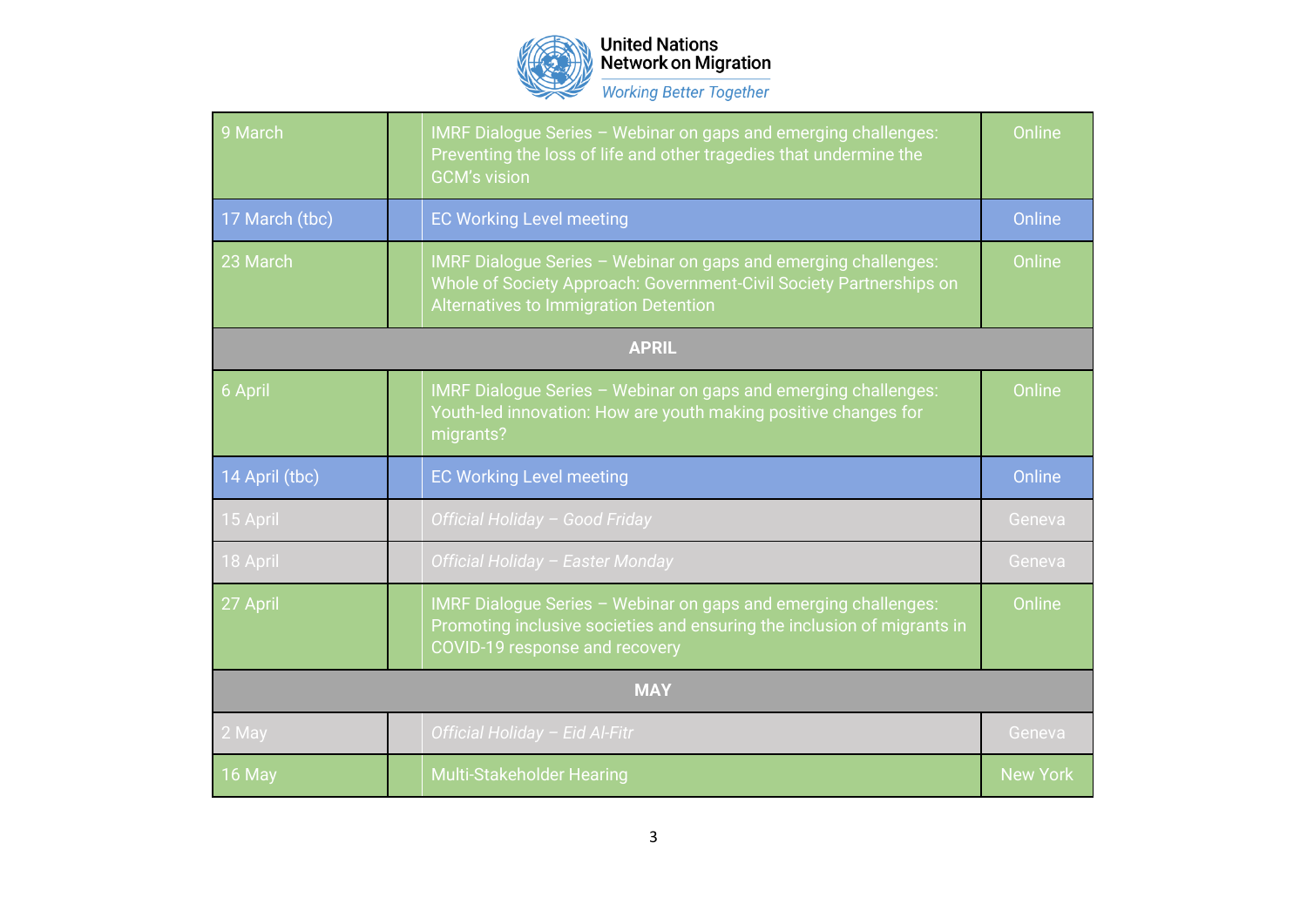

United Nations<br>Network on Migration **Working Better Together** 

| $17 - 20$ May | <b>International Migration Review Forum</b>      | <b>New York</b> |  |
|---------------|--------------------------------------------------|-----------------|--|
| 26 May (tbc)  | <b>EC Working Level meeting</b>                  | Online          |  |
|               |                                                  |                 |  |
| 30 May        | Official Holiday - Memorial Day                  | <b>New York</b> |  |
| <b>JUNE</b>   |                                                  |                 |  |
| 6 June        | Official Holiday - Whit Monday                   | Geneva          |  |
| June (tbc)    | <b>Quarterly Meeting with Network Members</b>    | Online          |  |
| June (tbc)    | Quarterly Meeting with Stakeholders and Partners | Online          |  |
| June (tbc)    | <b>Migration MPTF Steering Committee Meeting</b> |                 |  |
| June (tbc)    | <b>EC Working Level meeting</b>                  | Online          |  |
| June (tbc)    | <b>Coordinator briefing to Member States</b>     | Online          |  |
| <b>JULY</b>   |                                                  |                 |  |
| 4 July        | Official Holiday - Independence Day              | <b>New York</b> |  |
| 8 July        | Official Holiday- Eid Al-Adha (Observed)         | <b>New York</b> |  |
| 11 July       | Official Holiday - Eid Al-Adha (Observed)        | Geneva          |  |
| July (tbc)    | <b>EC Working Level meeting</b>                  | Online          |  |
| <b>AUGUST</b> |                                                  |                 |  |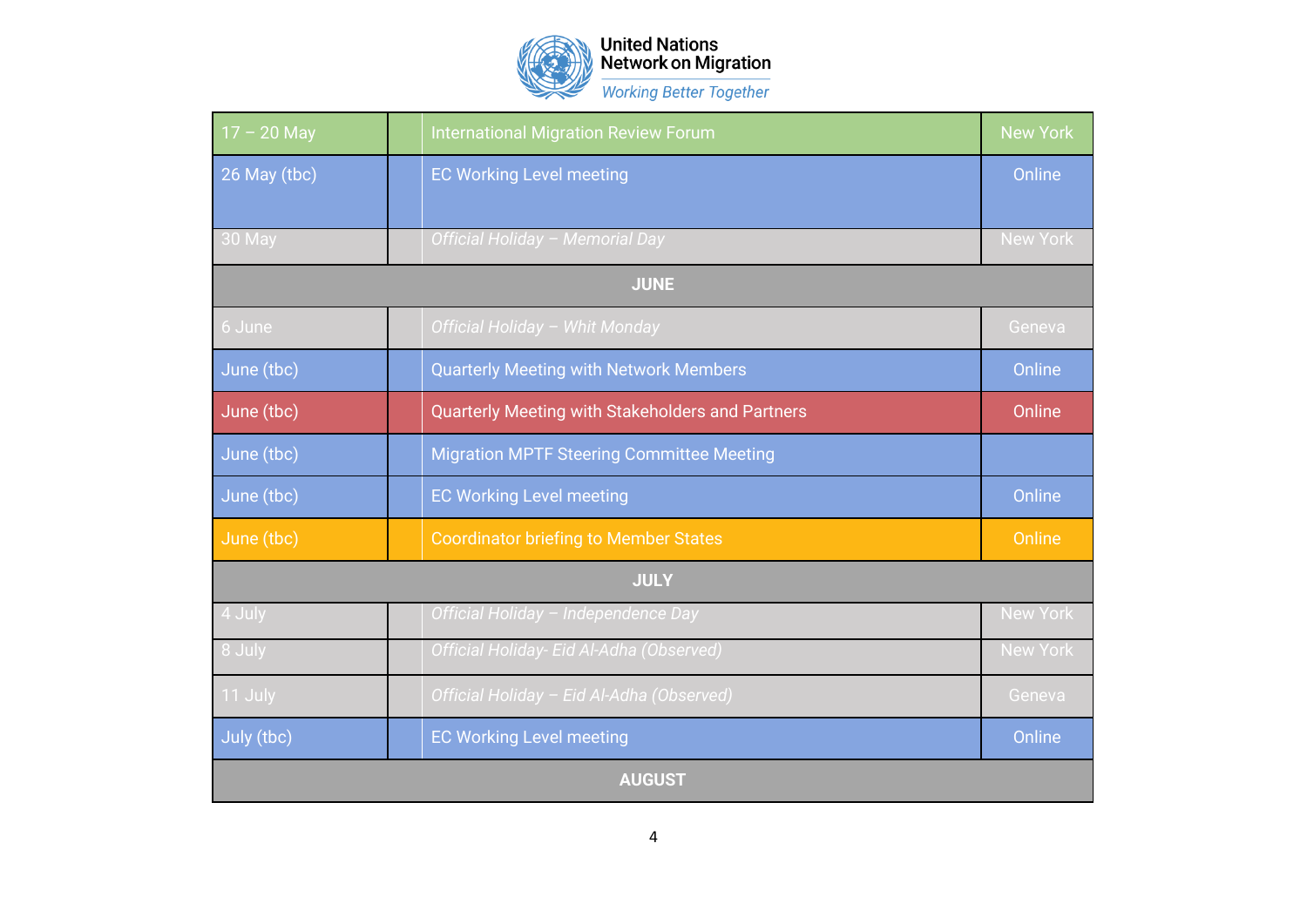

United Nations<br>Network on Migration **Working Better Together** 

| 1 August           | Official Holiday - Swiss National Day                                                                              | Geneva          |  |
|--------------------|--------------------------------------------------------------------------------------------------------------------|-----------------|--|
| <b>SEPTEMBER</b>   |                                                                                                                    |                 |  |
| 5 September        | Official Holidays - Labour Day                                                                                     | <b>New York</b> |  |
| 8 September        | Official Holiday - Jeûne Genevois                                                                                  | Geneva          |  |
| September (tbc)    | Quarterly Meeting with Stakeholders and Partners                                                                   | Online          |  |
| 22 September (tbc) | <b>EC Working Level meeting</b>                                                                                    | Online          |  |
| <b>OCTOBER</b>     |                                                                                                                    |                 |  |
| October (tbc)      | <b>Quarterly Meeting with Network Members</b>                                                                      | Online          |  |
| October (tbc)      | <b>Coordinator briefing to Member States</b>                                                                       | Online          |  |
| 13 October (tbc)   | <b>EC Working Level meeting</b>                                                                                    | Online          |  |
| <b>NOVEMBER</b>    |                                                                                                                    |                 |  |
| 3 November (tbc)   | <b>EC Working Level meeting</b>                                                                                    | Online          |  |
| 24 November        | Official Holiday - Thanksgiving Day                                                                                | <b>New York</b> |  |
| November (tbc)     | EC Principal Level Meeting 2022/2                                                                                  |                 |  |
| November (tbc)     | Quarterly Meeting with Stakeholders and Partners                                                                   |                 |  |
| November (tbc)     | 4 <sup>th</sup> Annual Meeting of the UN Network on Migration (including the<br>Migration MPTF Consultative Forum) | In-person       |  |